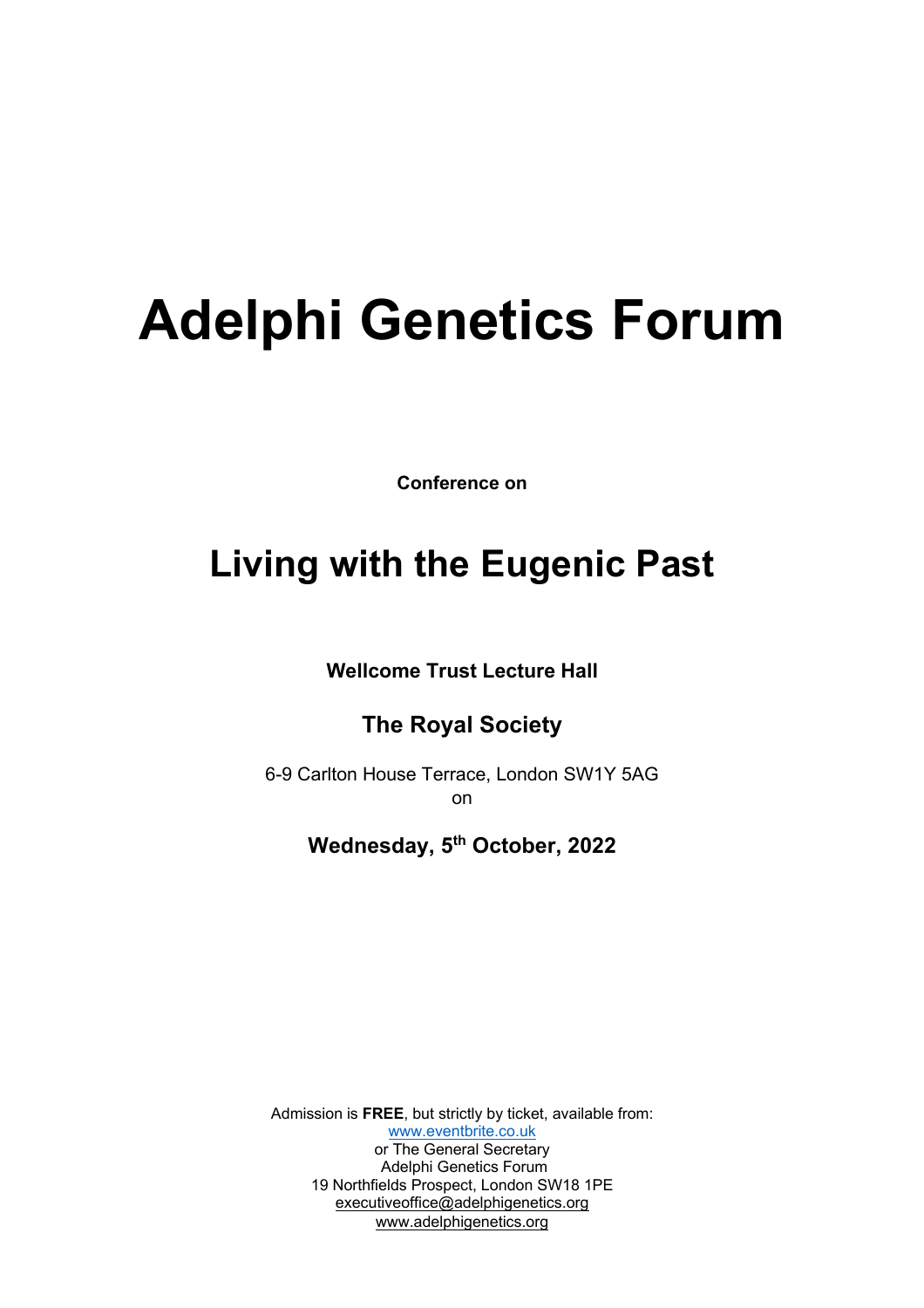### **Speakers and Chairpersons**

| Professor Joe Cain                        | Professor of History and Philosophy of<br>Biology, UCL                                                                                                                     |
|-------------------------------------------|----------------------------------------------------------------------------------------------------------------------------------------------------------------------------|
| Dr Brian Donovan                          | Senior Research Scientist, BSCS Science<br>Learning, Colorado                                                                                                              |
| <b>Professor Michele Bratcher Goodwin</b> | Chancellor's Professor of Law & Director of<br>the Center for Biotechnology and Global<br>Health Policy, University of California Irvine                                   |
| <b>Professor Turi King</b>                | President, Adelphi Genetics Forum &<br>Professor of Public Engagement and<br>Genetics, Department of Genetics and<br>Genome Biology, University of Leicester               |
| Professor Anneke Lucassen                 | Professor of Genomic Medicine & Director<br>of the Centre for Personalised Medicine,<br>University of Oxford; Professor of Clinical<br>Genetics, University of Southampton |
| Reverend Professor Keith Magee            | Professor of Practice of Social Justice &<br>Chair, School of History, Classics and<br>Archaeology, Newcastle University                                                   |
| <b>Professor Gregory Radick</b>           | Vice President, Adelphi Genetics Forum &<br>Professor of History and Philosophy of<br>Science, University of Leeds                                                         |
| Professor Angelique Richardson            | Professor of English, University of Exeter                                                                                                                                 |
| <b>Ms Elaine Riddick</b>                  | Chairperson, Rebecca Project for Justice,<br>Georgia                                                                                                                       |
| Dr Adam Rutherford                        | Lecturer, Department of Genetics, UCL                                                                                                                                      |
| <b>Professor Tom Shakespeare</b>          | Co-Director, International Centre for<br>Evidence and Disability, London School of<br><b>Hygiene and Tropical Medicine</b>                                                 |
| Professor Zofia Stemplowska               | Professor of Political Theory & Director of<br>the Centre for the Study of Social Justice,<br>University of Oxford                                                         |

**Conference organiser: Professor Gregory Radick**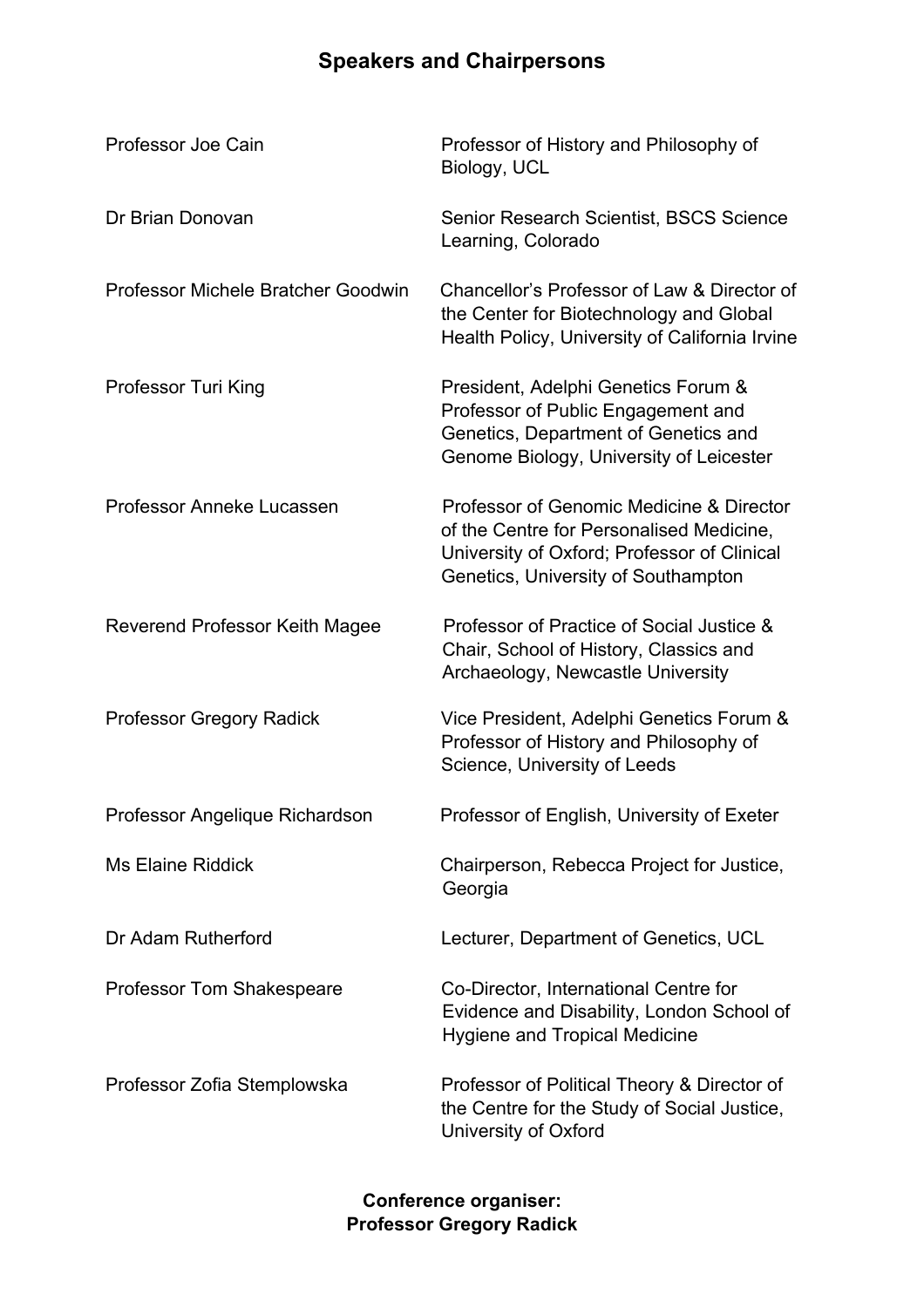## **Living with the Eugenic Past**

| 9:50-10:00  | <b>Welcome and introduction</b><br><b>Professor Gregory Radick</b>                                                                                |
|-------------|---------------------------------------------------------------------------------------------------------------------------------------------------|
| 10:00-10:40 | <b>Chair: Professor Angelique Richardson</b><br><b>Ms Elaine Riddick</b><br>Liberation from Eugenics: A Black Woman's Perspective                 |
| 10:40-11:10 | <b>COFFEE</b>                                                                                                                                     |
| 11:10-11:50 | <b>Chair: Professor Tom Shakespeare</b><br><b>Professor Joe Cain</b><br>Why Invest in Eugenics? The Case of University of London                  |
| 11:50-12:30 | Professor Zofia Stemplowska<br>Commemoration and Mitigation of Injustice: The Special Difficulties of<br><b>Commemorating Victims of Eugenics</b> |
| 12:30-13:30 | <b>LUNCH</b>                                                                                                                                      |
| 13:30-14.10 | <b>Chair: Reverend Professor Keith Magee</b><br><b>Dr Brian Donovan</b><br>Genomic Literacy Matters for Dismantling White Supremacist Culture     |
| 14:10-14.50 | <b>Professor Anneke Lucassen</b><br>Genomic Medicine, Diverse Data and the Language of Race,<br><b>Ancestry and Ethnicity</b>                     |
| 14:50-15:20 | <b>TEA</b>                                                                                                                                        |
| 15:20-16:20 | <b>Chair: Professor Turi King</b><br><b>Adelphi Lecture 2022</b><br><b>Dr Adam Rutherford</b><br>Eugenics and the Misuse of Mendel                |
| 16:20-17:00 | <b>Professor Michele Bratcher Goodwin</b><br>A Eugenic Philosophy that's Hard to Die                                                              |